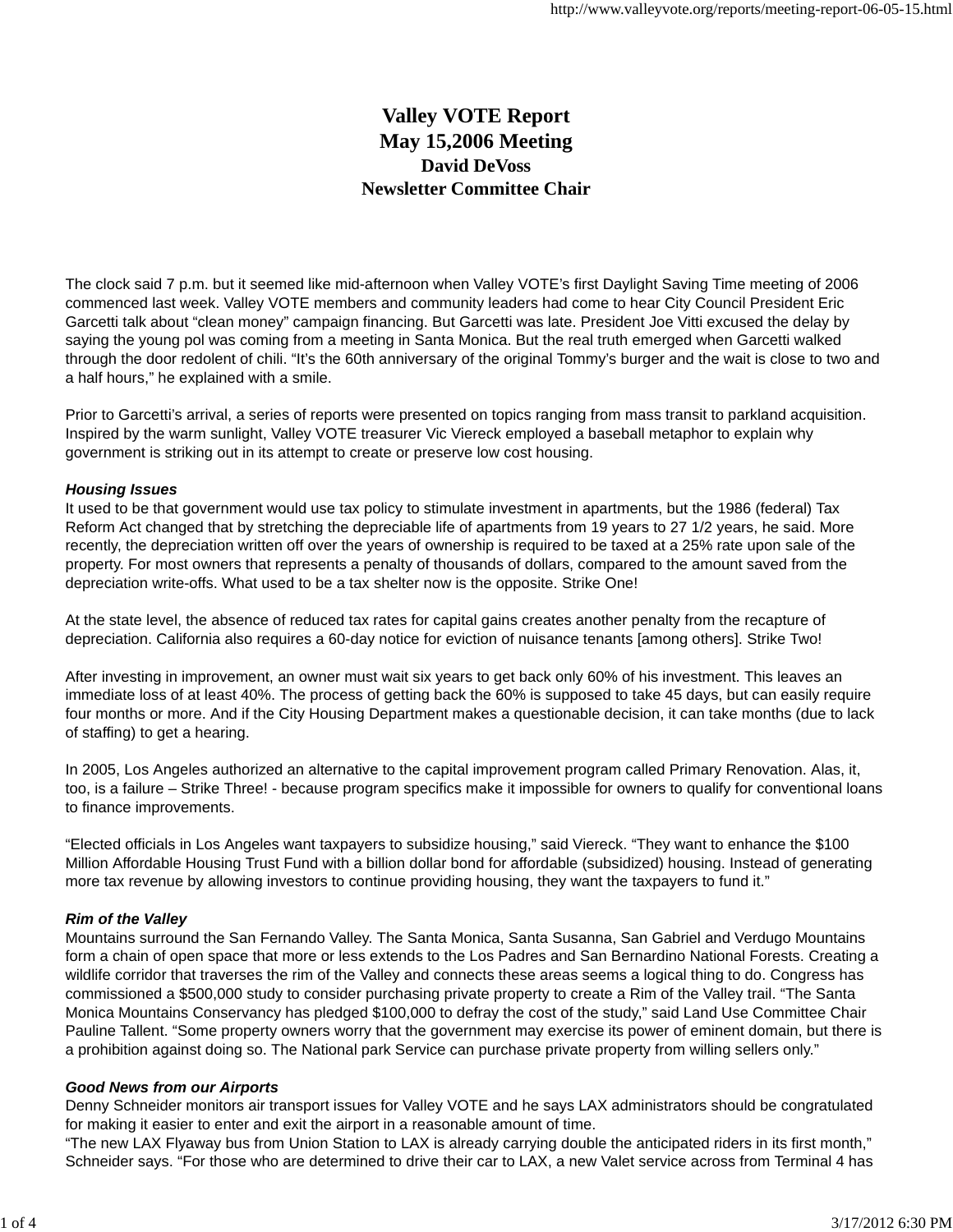been created. Valet service cost is \$38 per day or \$10/hour, but for all cars displaying zero or low-emission state-issued stickers the cost is reduced to standard Central terminal area parking fees of \$30 per day."

## *After Adelphia*

Finance Committee chairman Richard Bort was out of town but he did prepare a brief written report that was distributed to the attendees and presented by Joe Vitti. AB 2987, known as "The Digital Infrastructure and Video Competition Act of 2006" that would centralize the franchising of all video programming in California is being discussed in Sacramento. Under the present system, the state franchises telephone companies and allows municipalities to franchise cable operators. Satellite providers escape all franchising requirements. If the state assumes control of cable franchises, cities could lose the revenue they presently collect directly from cable companies. Currently, Los Angeles collects cable TV franchise fees of about \$22 million per year.

Telephone companies are prepared to invest millions of dollars in extending their broadband connections to homes and businesses, but they want to maximize their return on investment by wiring only communities with attractive demographics. Some people feel this would effectively "redline" markets to exclude the poor and those situated in rural areas. By contrast, cable operators always have been required by most of their franchises agreements to provide full service to all market segments, regardless of demographics or geography. Sacramento is far from deciding what it will do and AB 2987 will be amended many times before all the issues are satisfactorily resolved. Valley VOTE's position is to encourage competition but keep the playing field level for all providers.

#### *Neighborhood Councils*

Earlier this month, LA's new City Planning Director Gail Goldberg met with representatives from the Valley's Neighborhood Councils to discuss a planning vision for Los Angeles. Valley VOTE's Polly Ward was there and reports that people were divided into nine discussion groups after Gail's presentation. It was democracy at its best with neighborhood leaders debating zoning variances, specific development plans and conditional use permits. Sun Valley Neighborhood Council member Jerry Piro attended the meeting. "The biggest concern in my group was that zoning laws have too many loopholes," he noted. "What good is a quality of life zoning law when a developer easily can obtain variances, exemptions, exceptions, deviations, adjustments, conversions, redesignations and amendments?"

## *Orange Line Extension*

After a brief report on membership from Executive Committee member Richard Leyner, Bart Reed, Executive Director of the Transit Coalition, briefly summarized his recent proposal to extend the Orange Line busway from the North Hollywood metro station to the Bob Hope Airport. "The airport needs to be better served by mass transit because the airport parking lots are full," he said. "Extending the busway for just a few miles further is a cost-efficient way to get commuters to the airport and nearby businesses."



## *The Quest for Clean Money*

Elected in 2001 to Council District 13, Eric Garcetti represents an area that extends from Hollywood past downtown to beyond the Los Angeles River. A former Rhodes scholar who taught at Occidental College and USC before entering politics, Garcetti exudes earnest precision. Not even a trip to chili-soused Tommy's stains his shirt or tie.

Garcetti as the new President of the City Council is respected, if only because today he makes the vast majority of city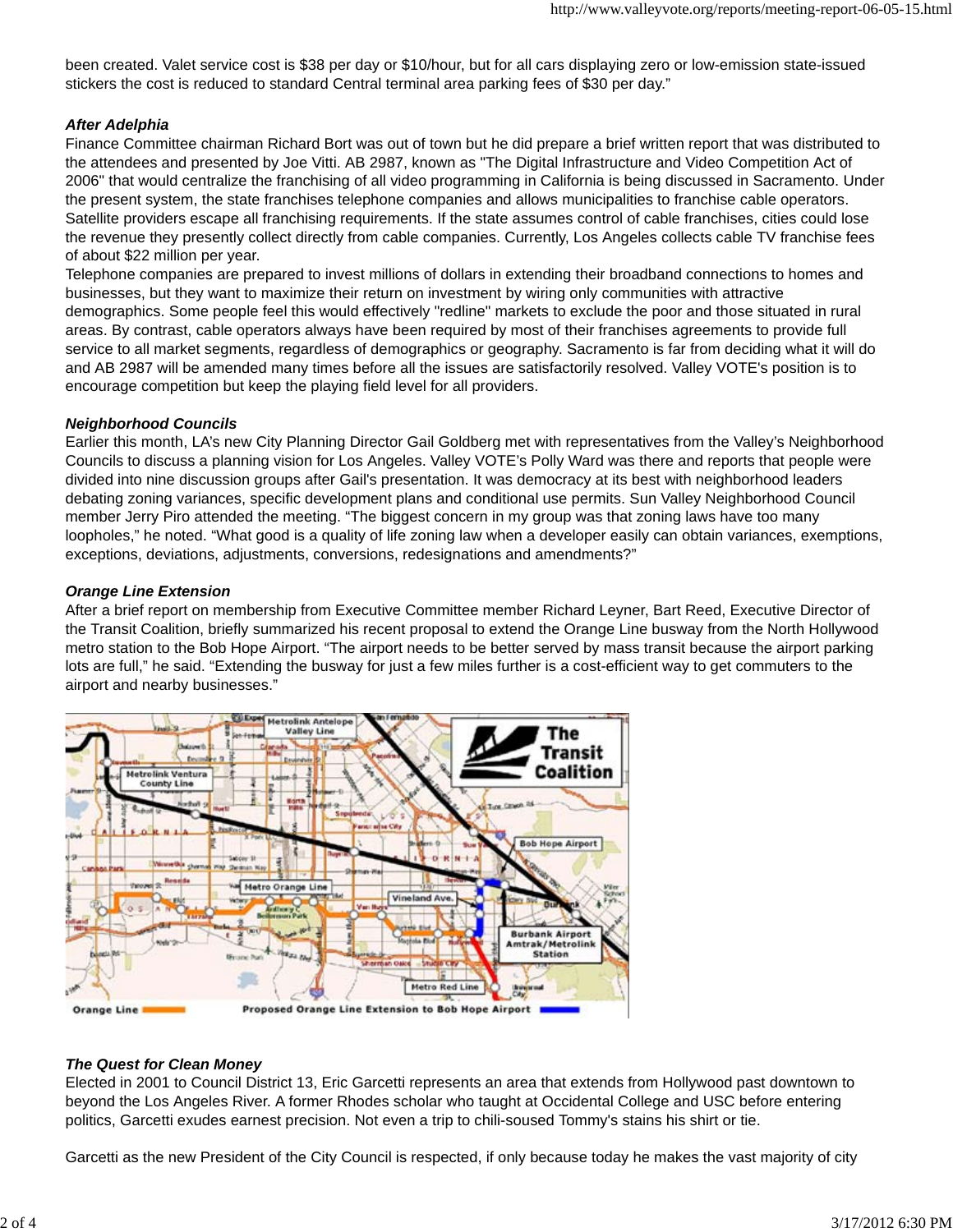council meetings start on time. He also is a believer in bringing City Hall to the neighborhoods. Under his stewardship, the City Council meets once a month in Van Nuys and he hopes to extend the municipal road show to San Pedro. "My main agenda is to provide basic neighborhood services," he says. "Improving traffic, housing and public safety are the three priorities and all are linked to accessible and accountable government."

But it is the subject of clean money on which Garcetti is most passionate. Earlier this month, he, Wendy Greuel and Bill Rosendahl organized a Clean Money teach-in at Colfax Elementary School in North Hollywood that was very well attended.

When Garcetti entered politics he learned the sad fact that running for office means scrambling for money. "My district is the third poorest in the city so I got very little institutional money," he explains. "I had to do fundraisers in New York and San Francisco, which took me away from what I should have been doing. Even when I was in Los Angeles I spent every morning raising money on the phone."

Garcetti once elected thought he'd find colleagues on the council similarly appalled by the way campaigns currently are financed. Not so. "I don't have a lot of colleagues that are enthusiastic about this (clean money reform)," he says. "There is a lot of defensiveness from elected officials. They think if you don't have a network of friends then perhaps you shouldn't be here. 'You say I'm taking dirty money?' they defensively ask.

Valley VOTE's resident clean money proponent, Robin Gilbert, confirmed Garcetti's claims, pointing to Maine and Arizona, which already have successfully adopted Clean money campaign finance reform. She urged citizens fed up with "pay to play" politics to write their representatives in Sacramento to support AB 583, a Clean Money bill that has been passed by the Assembly and is heading to the Senate floor. Joe Vitti added, "Clean Money is not perfect, but it is a great improvement over the system we have today."

Spending long hours begging fat cats for money means politicians spend less time with the people they are elected to serve. "I love to walk my district knocking on doors," smiles Garcetti. "After they realize I'm not selling anything or trying to convert them to a certain religion a real conversation often begins. At that moment something magical happens. After having a terrible week I can take these walks and rediscover what my city really is."

Garcetti will hold another Clean Money seminar at Venice High School on May 30 at 6:30 p.m. During this meeting he'll explain that under the proposed reform, candidates can qualify for clean money campaign funds once they obtain \$5 contributions from 500 people. Under a clean money system, independent expenditures still will be allowed. But there's little incentive for a union to contribute \$50,000 to one candidate if it knows the other candidate will receive a similar sum in matching funds.

Concludes Garcetti: " We need to take the money out of city hall. It's not that we have bad people, we just have a bad system. "

#### *Q&A*

During the question period, Garcetti was asked about the problems described at the start of the meeting by Vic Viereck. He was more positive about landlord-tenant issues. Garcetti said " When folks buy a rent stabilized building they pay less for it than a post-1978 building. There's already a discount on it. And landlords can get up to market rate (in rent) when new tenants move in, which is often, since the overwhelming majority of apartments turn over every three years."

When directly asked about the logic of deporting convicted felons here illegally who crowd California jails, Garcetti responds by saying crime would skyrocket if law enforcement officers tried to enforce federal immigration laws.

When confronted with the problem of illegal Hispanic prison gangs, that fought black inmates for close to a week at the Peter Pitchess Detention Center in March, Garcetti says ethnic segregation is unfortunately needed at times for inmate safety. Garcetti's take on illegal immigration: "the federal government should take care of the borders."

---------------------------------------------------------------------------------------------------

The next Valley VOTE meeting will be the evening of Monday, June 19, 2006. Council member Wendy Greuel will be the featured speaker.

## Valley VOTE Mission Statement

Valley VOTE, a diverse coalition of San Fernando Valley business people, educators, community activists, and organizations, is committed to exploring and implementing programs that empower the people of the San Fernando Valley and the city of Los Angeles including opportunities to improve local governance, education and public participation on policy matters.